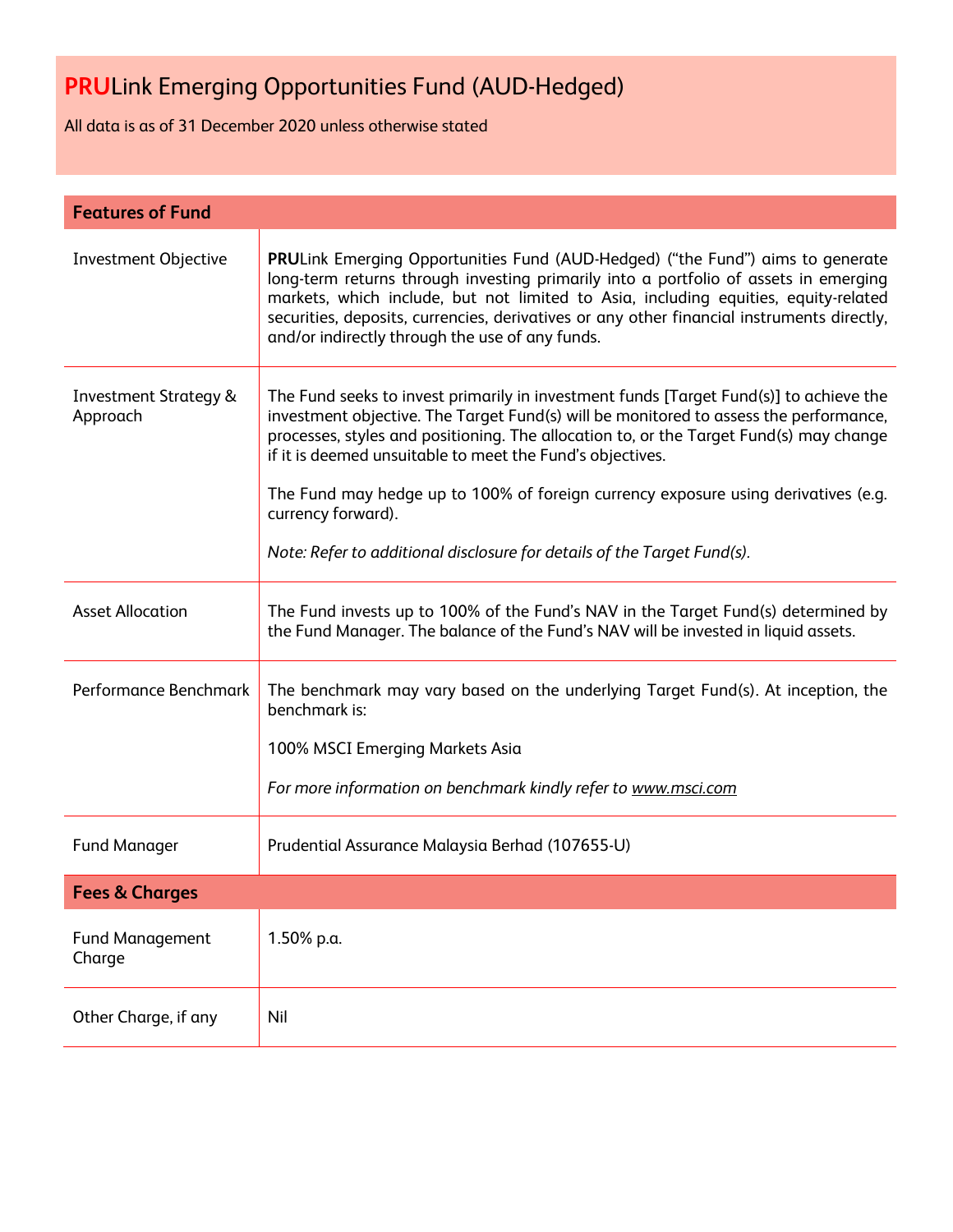All data is as of 31 December 2020 unless otherwise stated

# **Fund Performance**



**PRU**Link Emerging Opportunities Fund (AUD-Hedged) Vs. MSCI Emerging Markets Asia

**Notice: The graphs are included for illustrative purposes only. Past performance of The Fund is not an indication of its future performance.**

| Year | <b>Actual Performance</b><br><b>PRULink Emerging Opportunities Fund (AUD-</b><br>Hedged) | <b>Benchmark</b><br>100% MSCI Emerging Markets Asia |
|------|------------------------------------------------------------------------------------------|-----------------------------------------------------|
| 2019 | $5.21\%$ *                                                                               | 7 11%*                                              |
| 2020 | 30.79%                                                                                   | 28.37%                                              |

\*Fund Performance is from fund launch date until year end of the same year (non-annualised return).

### *Source: Bloomberg, 31 December 2020*

Notice: Past performance is not an indication of its future performance. This is strictly the performance of the investment / underlying funds, and not the returns earned on the actual premiums paid of the investment-linked insurance product.

Basis of calculation of past performance:

$$
= \left(\frac{\text{Net Asset Value at the end of Year n}}{\text{Net Asset Value at the end of Year n} - 1}\right)\%
$$

# **Additional Disclosure for PRULink Emerging Opportunities Fund (AUD-Hedged)**

At inception, the Fund will invest into Schroder International Selection Fund Emerging Asia – AUD Hedged Class A Accumulation ("Target Fund") which is managed by Schroder Investment Management (Singapore) Ltd.

The Target Fund aims to provide capital growth by investing in equity and equity related securities of companies in the emerging markets in Asia.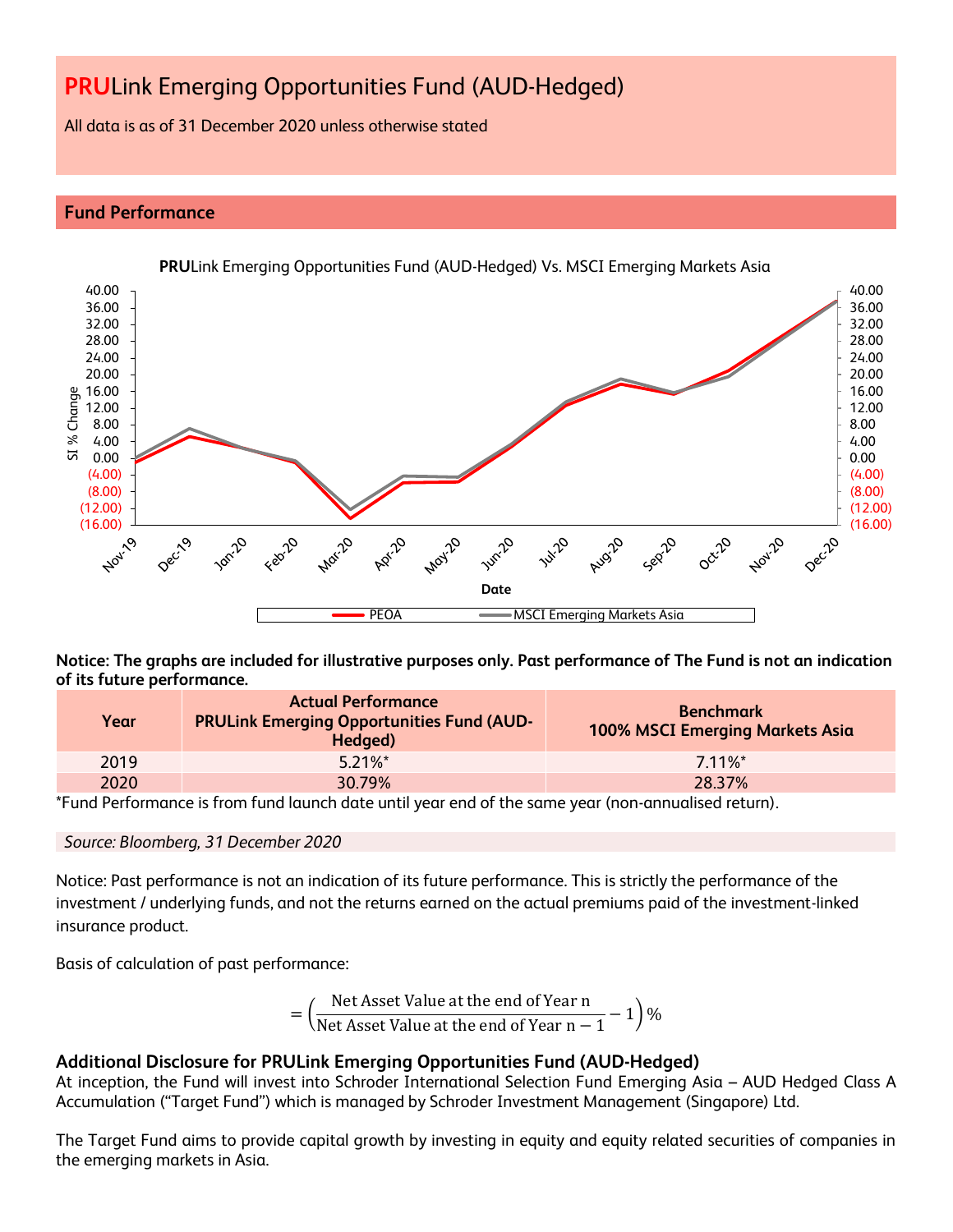# All data is as of 31 December 2020 unless otherwise stated

The Target Fund invests at least two-thirds of its assets in equity and equity related securities of companies in the emerging markets in Asia.

The Target Fund may invest directly in China B-Shares and China H-Shares and may invest less than 30% of its assets in China A-Shares through Shanghai-Hong Kong Stock Connect and Shenzhen-Hong Kong Stock Connect.

The Target Fund may use derivatives with the aim of reducing risk or managing the Fund more efficiently. The Target Fund may also invest in money market instruments and hold cash.

The fund performance for the underlying Schroder International Selection Fund Emerging Asia – AUD Hedged Class A Accumulation as at 31 December 2020 is as follows:

| Year                            | 2020      | $2010$<br>ΖV              |
|---------------------------------|-----------|---------------------------|
| Net<br>ormance<br>Port <i>r</i> | .20%<br>ົ | 1.201<br>$\sim$<br>12.43% |

\*Fund Performance is from fund launch date until year end of the same year (non-annualised return).

*Note: The above return is for the Target Fund (Class A Accumulation, AUD Hedged) which is denominated in AUD.*

## *Source: Schroder Investment Management as of 31 December 2020*

Management fees may be charged at the Fund and/or Target Fund(s) level. Please note that you will be charged a maximum of 1.50% p.a., being the combined annual fund management charge at the Fund and Target Fund(s) levels. In addition, the Fund may incur hedging cost when derivatives (e.g. currency forward) are used for hedging purpose.

Target Fund(s) with investment strategies to invest in Exchange Traded Funds ("ETF") or other Collective Investment Schemes may incur additional expenses at the Target Fund(s) level which is taken as part of the investment strategy considerations to deliver the fund performance.

# **Investment Risks for PRULink Emerging Opportunities Fund (AUD-Hedged)**

The Fund is subjected to investment risks including the possible loss of the principal amount invested. The value of the units may fall as well as rise. In addition, the Fund is subjected to specific risk including and not limiting to:

### **General Risks when Investing in the Fund**

### **Market Risk**

Market risk refers to potential losses that may arise from adverse changes in the market conditions. Market conditions are generally, affected by, amongst others, economic and political stability. If the market which the Fund invests in suffers a downturn or instability due to adverse economic or political conditions, this may adversely impact the market prices of the investments of the Fund.

### **Liquidity Risk**

Liquidity risk refers to two scenarios. The first scenario is where an investment cannot be sold due to unavailability of a buyer for that investment. The second scenario is where the investment is thinly traded. Should the investments in the Target Fund(s) be thinly traded, this may cause the Fund to dispose the investment at an unfavorable price in the market and may adversely affect investor's investment. This risk may be mitigated through stringent security selection process.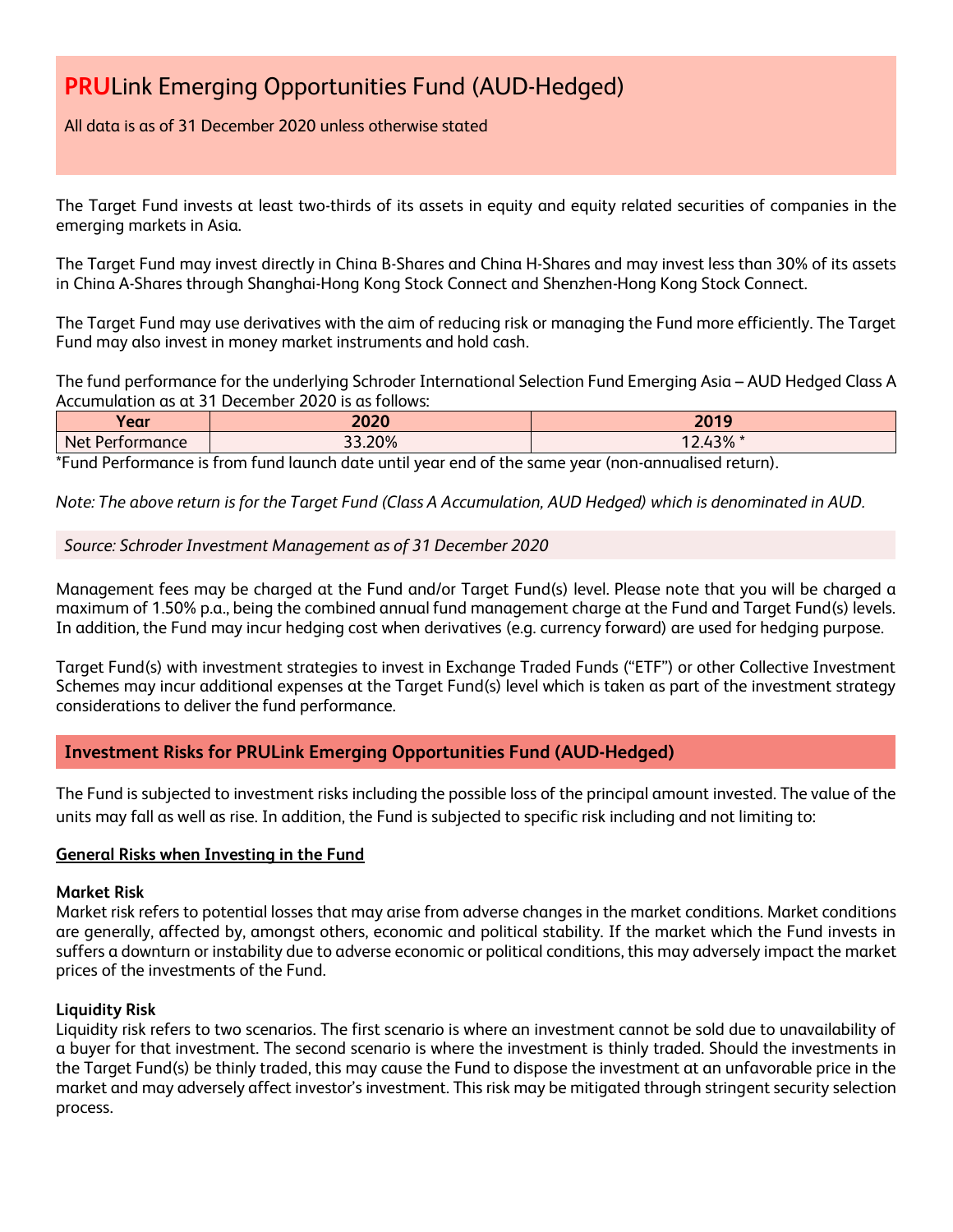All data is as of 31 December 2020 unless otherwise stated

## **Inflation Risk**

This refers to the likelihood that an investor's investments do not keep pace with inflation, thus, resulting in the investor's decreasing purchasing power even though the investment in monetary terms may have increased.

### **Interest Rate Risk**

Interest rate risk is a general risk affecting conventional funds. This is so even though conventional funds only invest in investments that are in accordance with the mandate. The reason for this is because a high level of interest rates will inevitably affect corporate profits and this will have an impact on the value of both equity and debt securities. This risk is crucial in a bond fund since a bond portfolio management depends on forecasting interest rate movements. Prices of bonds move inversely to interest rate movements therefore as interest rates rise, the prices of bond decrease and vice versa. Furthermore, bonds with longer maturity and lower profit rates are more susceptible to interest rate movements.

## **Credit / Default Risk**

Bonds are subject to credit / default risk in the event that the issuer of the instrument is faced with financial difficulties, which may decrease their credit worthiness. This in turn may lead to a default in the payment of principal and interest.

### **Risk of Non-Compliance**

This risk arises from non-compliance with laws, rules and regulations, prescribed practices and the management company's internal policies and procedures, for example, due to oversight by the management company. Such noncompliance may force the management company to sell down securities of the Fund at a loss to rectify the noncompliance and in turn may adversely affect the value of investors' investment in the Fund. To mitigate this risk, the Fund Manager has put in place internal controls to ensure its continuous compliance with laws, rules and regulations, prescribed practices and the Fund Manager's internal policies and procedures.

### **Concentration Risk**

This is the risk of a fund focusing a greater portion of its assets in a smaller selection of investments. The fall in price of a particular equity and / or fixed income investment will have a greater impact on the funds and thus greater losses. This risk may be minimized by the manager conducting even more rigorous fundamental analysis before investing in each security.

### **Management Company Risk**

The performance of the Fund depends on the experience, expertise and knowledge of the management company. Should there be lack of any of the above qualities by the management company, it may adversely affect the performance of the Fund.

### **Currency Risk**

The Fund is denominated in AUD, while the Target Fund(s) may be denominated in other currencies. The performance of the Fund may be affected by movements in the exchange rate between the AUD and the Target Fund(s)'s denominated currency. Where applicable, a currency hedging instrument or a currency hedged class of the Target Fund(s) may be used to minimise currency risk.

### **Derivatives Risk**

Derivatives (e.g. currency forward) may potentially be used to hedge against any risk that may be derived from investing in the Target Fund(s), such as, but not limited to, currency risk. The Fund may hedge up to 100% of foreign currency exposure using derivatives (e.g. currency forward).

### **Portfolio Risk**

The Fund is intended for investors who can accept the risks associated with investing primarily in the securities of the type held in the Fund. Investments in equities will be subject to the risks associated with equity and equity-related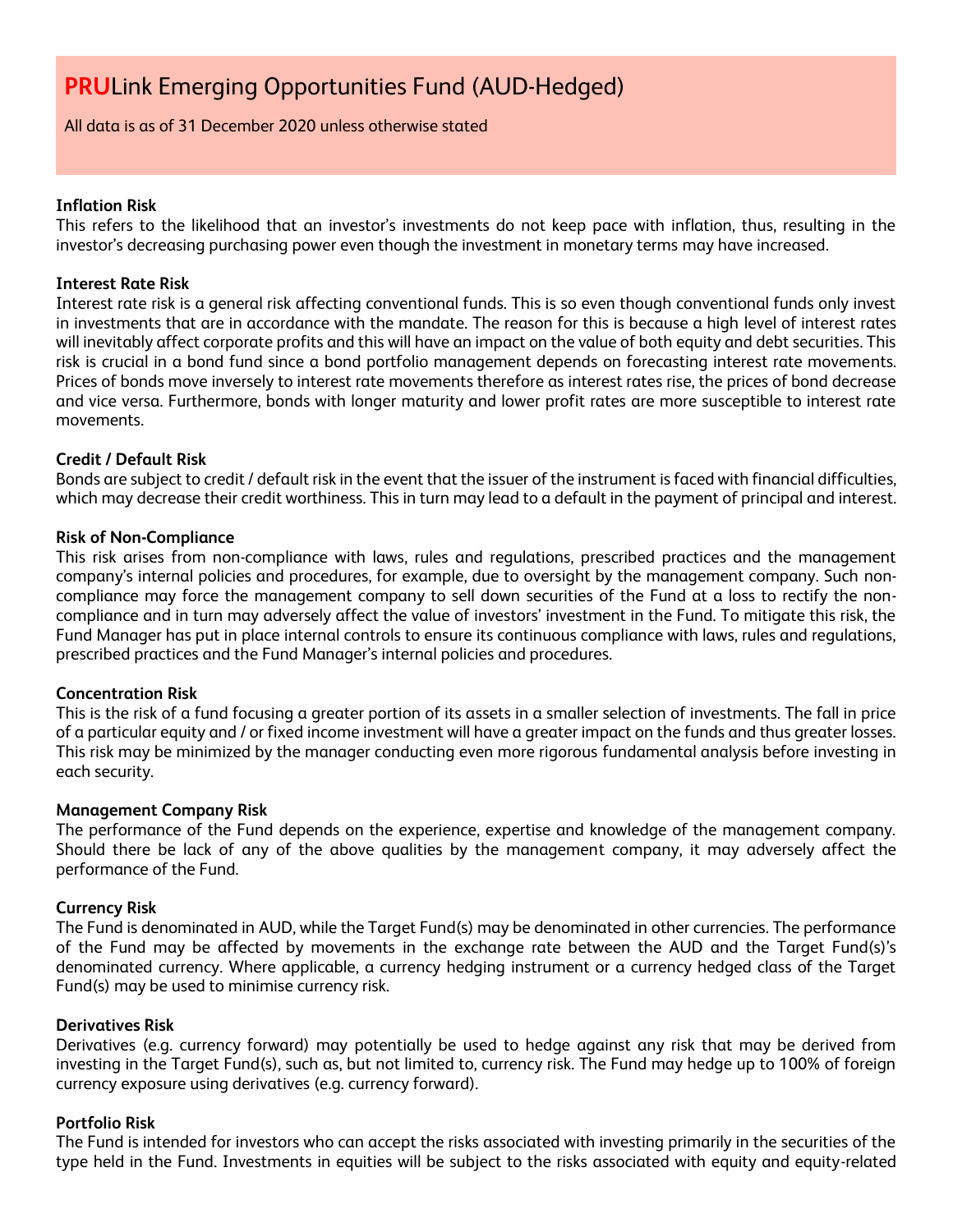# All data is as of 31 December 2020 unless otherwise stated

securities, including fluctuations in market prices, adverse issuer or market information and the fact that equity and equity-related interests are subordinate in the right of payment to other corporate securities, including debt securities. Likewise, investments in fixed income securities will be subjected to the risks associated with debt securities including credit and interest rate risk, and the additional risks associated with high-yield debt securities, loan participations and derivative securities. In addition, investors should be aware of the risks associated with the active management techniques that are expected to be employed by the Fund.

# **Specific Risks when Investing in the Target Fund(s) or its Sub-Fund(s) (collectively to be known as "Target Fund(s)")**

# **Security Risk**

Adverse price movements of a particular security invested by the Target Fund(s) may adversely affect the Target Fund(s)'s net asset value. The Target Fund Manager(s) strives to mitigate the impact of a particular security risk through portfolio diversification, which will help spread the element of risk.

# **Fund Management of Target Fund(s) Risk**

While the Fund Manager will exercise due skill and care in selecting the Target Fund(s), it does not have control over the management of the Target Fund(s) and there is no guarantee that the investment objectives will be met. This may result in policyholders suffering losses in their investments in the Target Fund(s).

The Target Fund(s) may change its objectives and become inconsistent with the objective of the Fund. In such instances, the Fund Manager will replace the Target Fund(s) with another collective investment scheme which the Fund Manager considers to be more appropriate in meeting the objective of the Fund.

# **Errors in Calculation of the Net Asset Value of the Target Fund(s)'s Risk**

There is a possibility there are errors in calculation of the net asset value of the Target Fund(s). In the event such errors occur, the net asset value of the Target Fund(s) will be affected hence, the Target Fund(s) will comply with the rules set forth in the relevant regulatory provisions applicable to the Target Fund(s). Compensation, if any, paid by the Target Fund(s) (subject to the laws of the jurisdiction in which such Target Fund(s) is domiciled), will be credited to the Fund as and when compensation is received.

In view of the foregoing, policyholders must be aware that there are circumstances where neither the Target Fund(s) nor the Fund Manager will be bound to compensate final beneficial owners.

# **Liquidity Risk**

Liquidity risk here refers to two scenarios. The first scenario is where the allocated liquidity of the Target Fund(s) is insufficient to meet redemption needs. The second scenario is where the Target Fund(s) is thinly traded. Should the investments in the Target Fund(s) be thinly traded, this may cause the Target Fund(s) to dispose the investment at an unfavorable price in the market and may adversely affect investors' investment. This risk may be mitigated through stringent security selection process.

# **Countries or Foreign Securities Risk**

This risk is associated with investments in securities listed or domiciled in countries other than the country of domicile. Any changes in the economic fundamentals, social and political stability, uncertainty or changes in countries' official currencies, currency movements and foreign investments policies in these countries may increase the volatility in asset values, liquidity and default risk which may have an impact on the prices of the securities that the Target Fund(s) invests in and consequently may affect the net asset value of the Target Fund(s).

Investments in certain markets may be restricted or controlled. In some countries, direct investments in securities may be prohibited and restricted due to regulatory requirements. These limitations may increase transaction costs and adversely affect a security's liquidity and the price in connection with the security.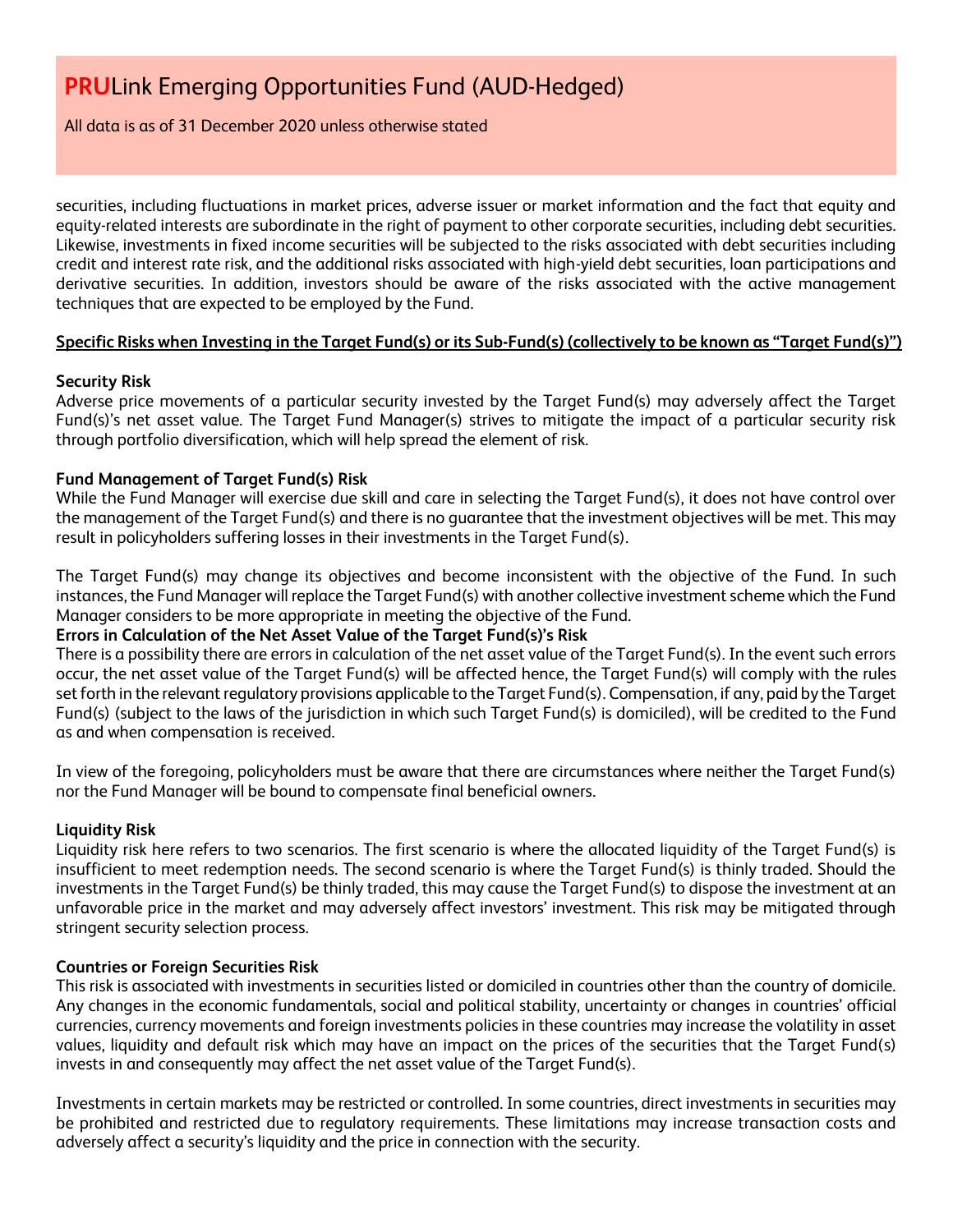All data is as of 31 December 2020 unless otherwise stated

The Target Fund Manager(s) will monitor and observe the developments in these countries where assets of the Target Fund(s) are allocated. In addition, the Target Fund Manager(s) will also employ a systematic investment process, which includes regular review, to manage and mitigate this risk.

## **Currency Risk**

The Target Fund(s)'s underlying investments may be denominated in their local currency, which may differ from the Target Fund(s)'s currency of denomination. The performance of the Target Fund(s) may be affected by movements in the exchange rate between the local currency of its underlying investments and the Target Fund(s)'s denominated currency.

## **Charges to Capital Risk**

The Target Fund(s)'s charges and expenses are taken from the capital, in whole or in part, resulting in possible constraint of capital growth.

## **Restrictions on Foreign Investment**

Some countries prohibit or impose substantial restrictions on investments by foreign entities. There may also be instances where a purchase order subsequently fails because the permissible allocation to foreign investors has been filled, depriving the Target Fund(s) of the ability to make its desired investment at the time.

## **Derivatives Risk**

The Target Fund Manager(s) may invest in derivatives which will be subject to risks. While the judicious use of derivatives by professional investment managers can be beneficial, derivatives involve risks different from, and, in some cases, greater than, the risks presented by more traditional securities investments. Some of the risks associated with derivatives are market risk, management risk, credit risk, liquidity risk and leverage risk. Investments in derivatives may require the deposit or initial margin and additional margin on short notice if the market moves against the investment positions. If no provision is made for the required margin within the prescribed time, the investment may be liquidated at a loss. Therefore, it is essential that such investments in derivatives are monitored closely.

The Target Fund Manager(s) has the necessary controls for investments in derivatives and have in place systems to monitor the derivative positions for the Target Fund(s). The Target Fund Manager(s) does not intend to use derivatives transactions for speculation or leverage but may use them for efficient portfolio management and/or risk management. Currency risk is simply one of the market risks which the fund will be exposed to and can be hedged using derivatives such as FX forwards/futures. Often the underlying currency risk may be taken on as a result of buying an underlying equity or bond. If the Target Fund Manager(s) does not want to also take the currency risk associated with these underlying assets, the Target Fund(s) may use Forward Foreign Exchange contracts to hedge any currency risk derived from holdings of non-base currency positions. Essentially this use of currency forwards is to hedge currency risk in the Target Fund(s).

### **Risks Associated with Investments via Stock Connect**

The relevant rules and regulations on Stock Connect are subject to change which may have potential retrospective effect. The Stock Connect is subject to quota limitations. Where a suspension in the trading through the programme is effected, the Target Fund's ability to invest in China A-Shares or access the PRC market through the programme will be adversely affected. In such event, the Target Fund's ability to achieve its investment objective could be negatively affected.

*The above should not be considered to be an exhausted list of the risks which potential policyholders should consider before investing in the Fund. Potential policyholders should be aware that an investment in the Fund may be exposed to other risks of exceptional nature from time to time.*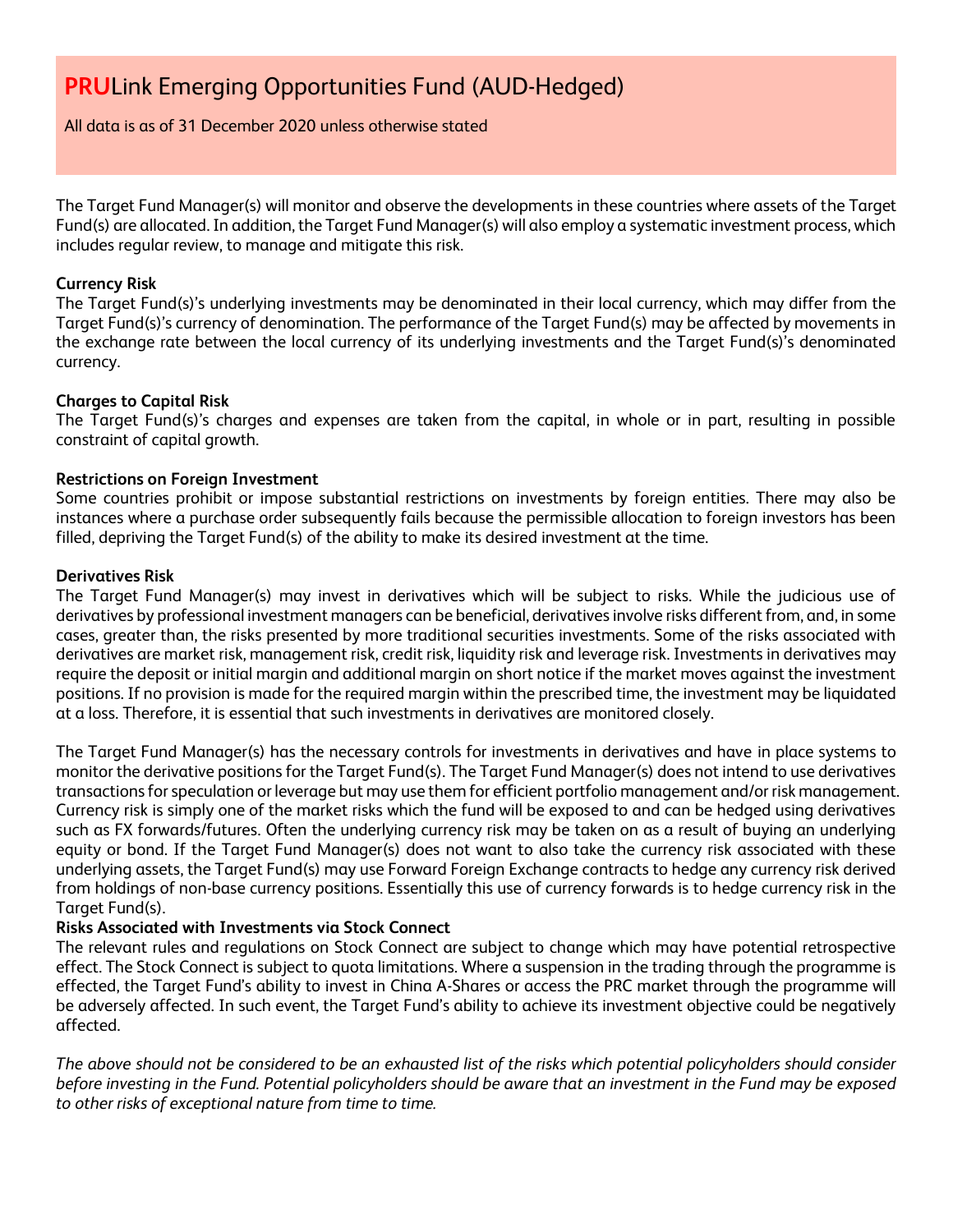All data is as of 31 December 2020 unless otherwise stated

#### **Risk Management**

#### **Forecasting Risk**

Potential risks are taken into consideration in the process of sector allocation and stock selection based on analysis on various key factors such as economic conditions, liquidity, qualitative and quantitative aspects of the securities.

#### **System Control**

Risk parameters are set internally for each fund, depending on client's risk profile. These risk parameters include limits of issuer bet, group issuer, sector rating and issue size of the securities held in the portfolio.

A front-end office system is in place to monitor portfolio risks, serving as an auto filter for any limitations or breaches.